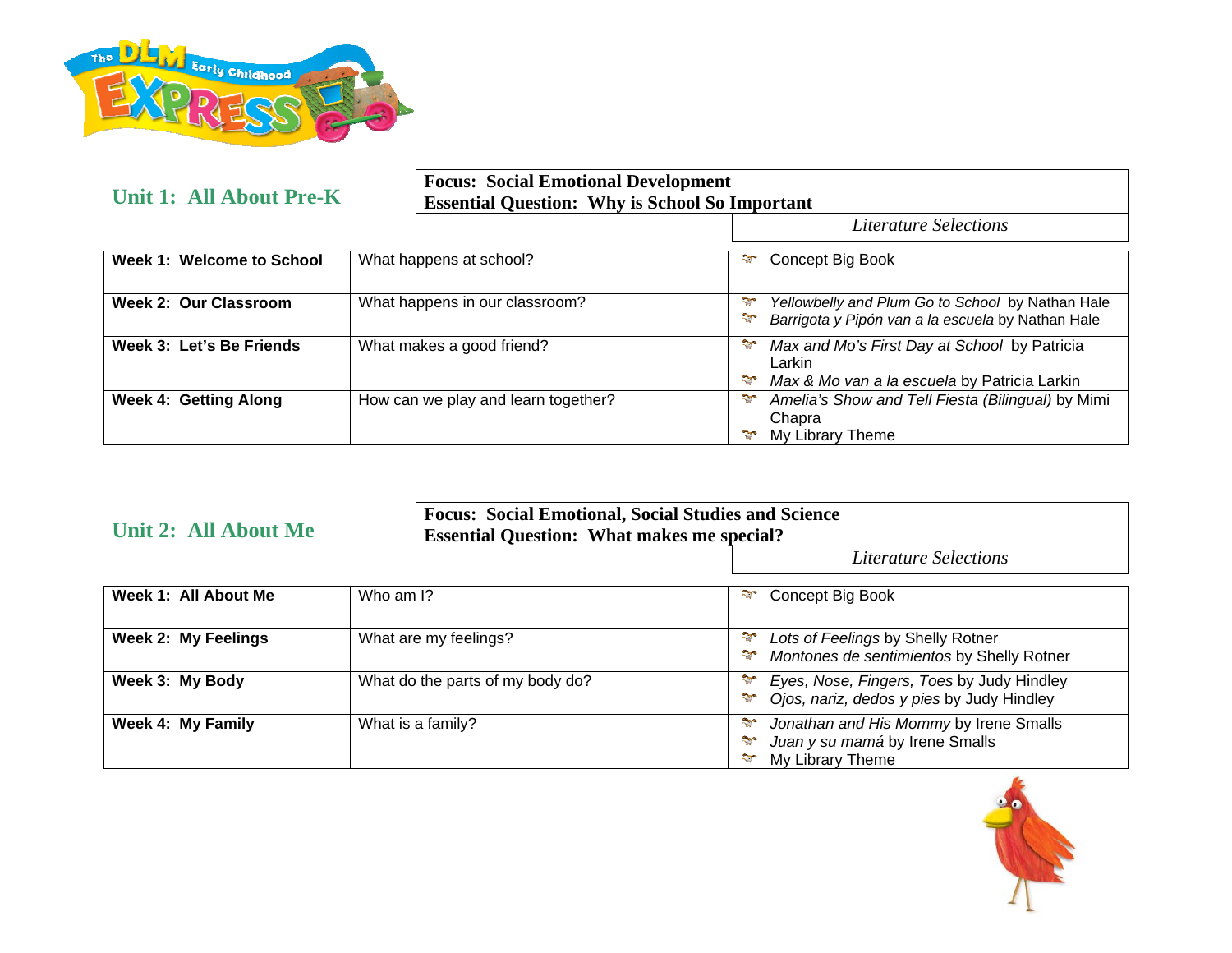

| <b>Unit 3: My Community</b>            | <b>Focus: Social Studies</b><br><b>Essential Question: What is a community?</b> |                                                                                                    |
|----------------------------------------|---------------------------------------------------------------------------------|----------------------------------------------------------------------------------------------------|
|                                        |                                                                                 | <b>Literature Selections</b>                                                                       |
| Week 1: In the Community               | What are the parts of a community?                                              | Concept Big Book<br>హ                                                                              |
| <b>Week 2: My Community</b>            | How does a community help me?                                                   | <b>SP</b><br>Rush Hour by Christine Loomis<br>Hora pico by Christine Loomis<br>$\mathcal{L}$       |
| <b>Week 3: Community</b>               | Who helps the community?                                                        | ST.<br>Quinito's Neighborhood (bilingual)<br>by Ina Cumpiano                                       |
| Week 4: Helping My<br><b>Community</b> | How can I help my community?                                                    | Flower Garden by Eve Bunting<br>-91<br>Un jardín de flores by Eve Bunting<br>My Library Theme<br>₩ |

|  | Unit 4: Let's Investigate |
|--|---------------------------|
|  |                           |

**Focus: Physical Science/Process Skills/Mathematics Essential Question: How can I learn more about things?** 

|                                     |                                     | Literature Selections                                                                                                                             |
|-------------------------------------|-------------------------------------|---------------------------------------------------------------------------------------------------------------------------------------------------|
| Week 1: I'm a Detective             | How can I learn by observing?       | Concept Big Book<br><b>R</b>                                                                                                                      |
| <b>Week 2: My Detective's Tools</b> | How can I use tools to investigate? | I Like Making Tamales by Allison Pomenta<br>S.<br>Me gusta hacer tamales by Allison Pomenta<br>$\mathcal{L}$                                      |
| <b>Week 3: Making Comparisons</b>   | How can I compare things?           | Nature Spy by Shelley Rotner<br>-91<br>Espía de la naturaleza by Shelley Rotner<br>57                                                             |
| Week 4: Moving Along                | How do objects move?                | What Do Wheels Do All Day? by April Jones<br>ಞ<br>Prince<br>¿Qué hacen las ruedas todo el día? by April<br>ನ್<br>Jones Prince<br>My Library Theme |

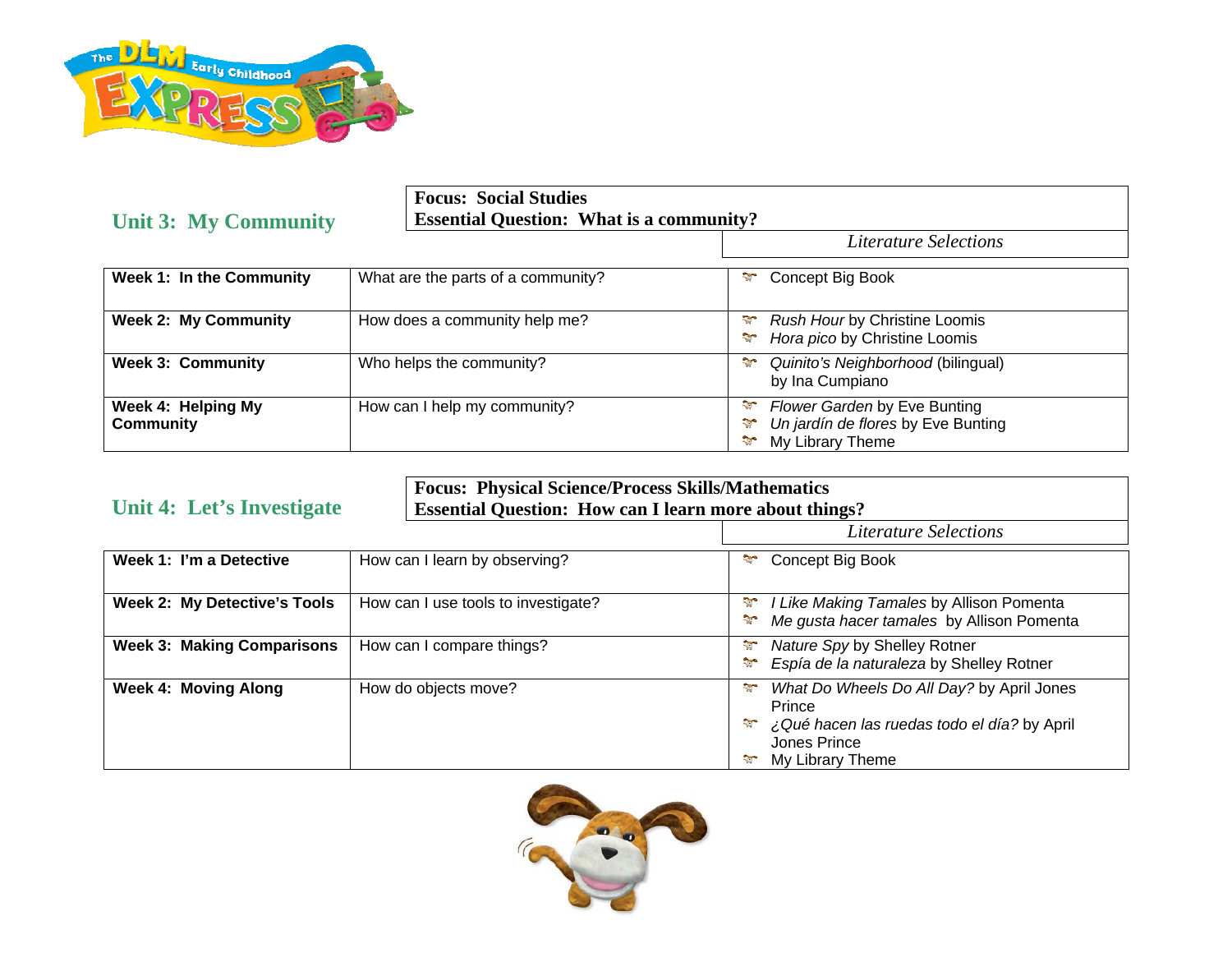

## **Unit 5: Amazing Animals**

**Focus: Life Science Essential Question: What is amazing about animals?** 

*Literature Selections* 

| Week 1: I Know Animals           | What are animals like?                      | ÷,<br>Concept Big Book                                                                                                   |
|----------------------------------|---------------------------------------------|--------------------------------------------------------------------------------------------------------------------------|
| Week 2: Animals at Home          | Where do animals live and what do they eat? | Castles, Caves, and Honeycombs by Linda<br><b>Section</b><br>Ashman<br>Castillos, cuevas y panales by Linda Ashman<br>٩Ţ |
| <b>Week 3: Comparing Animals</b> | How are animals the same and different?     | ÷,<br>Who Is the Beast? by Keith Baker<br>¿Quien es la bestia? by Keith Baker and Alma<br>$\sim$<br>Flor Ada             |
| Week 4: How Animals Move         | How do animals move?                        | Move! by Steve Jenkins<br>₩<br>¡A moverse! by Steve Jenkins<br><b>PP</b><br>٩T.<br>My Library Theme                      |

| <b>Unit 6: Growing and</b><br><b>Changing</b> | <b>Focus: Life Science</b>                                                   | <b>Essential Question: How do living things grow and change?</b>                                                        |  |
|-----------------------------------------------|------------------------------------------------------------------------------|-------------------------------------------------------------------------------------------------------------------------|--|
|                                               |                                                                              | <b>Literature Selections</b>                                                                                            |  |
| <b>Week 1: Animals Change</b>                 | How do animals grow and change?<br>*Observe an animal or insect in this unit | Concept Big Book<br>٩Ţ.                                                                                                 |  |
| <b>Week 2: Plants Change</b>                  | How do plants grow and change?                                               | $\mathcal{L}$<br>I Am a Peach by Luis de Noriega<br>Yo soy el durazno by Luis de Noriega<br>$\mathcal{L}$               |  |
| Week 3: People Change                         | How do people grow and change?                                               | I'm Growing! by Aliki Brandenberg<br>$\mathcal{L}$<br>¡Estoy creciendo! by Aliki Brandenberg<br>$\mathcal{L}$           |  |
| <b>Week 4: Living Things</b><br><b>Change</b> | How do living things grow and change?                                        | My Garden by JM Parramon and Irene Bordoy<br><b>SP</b><br>Mi jardin by JM Parramon and Irene Bordoy<br>My Library Theme |  |